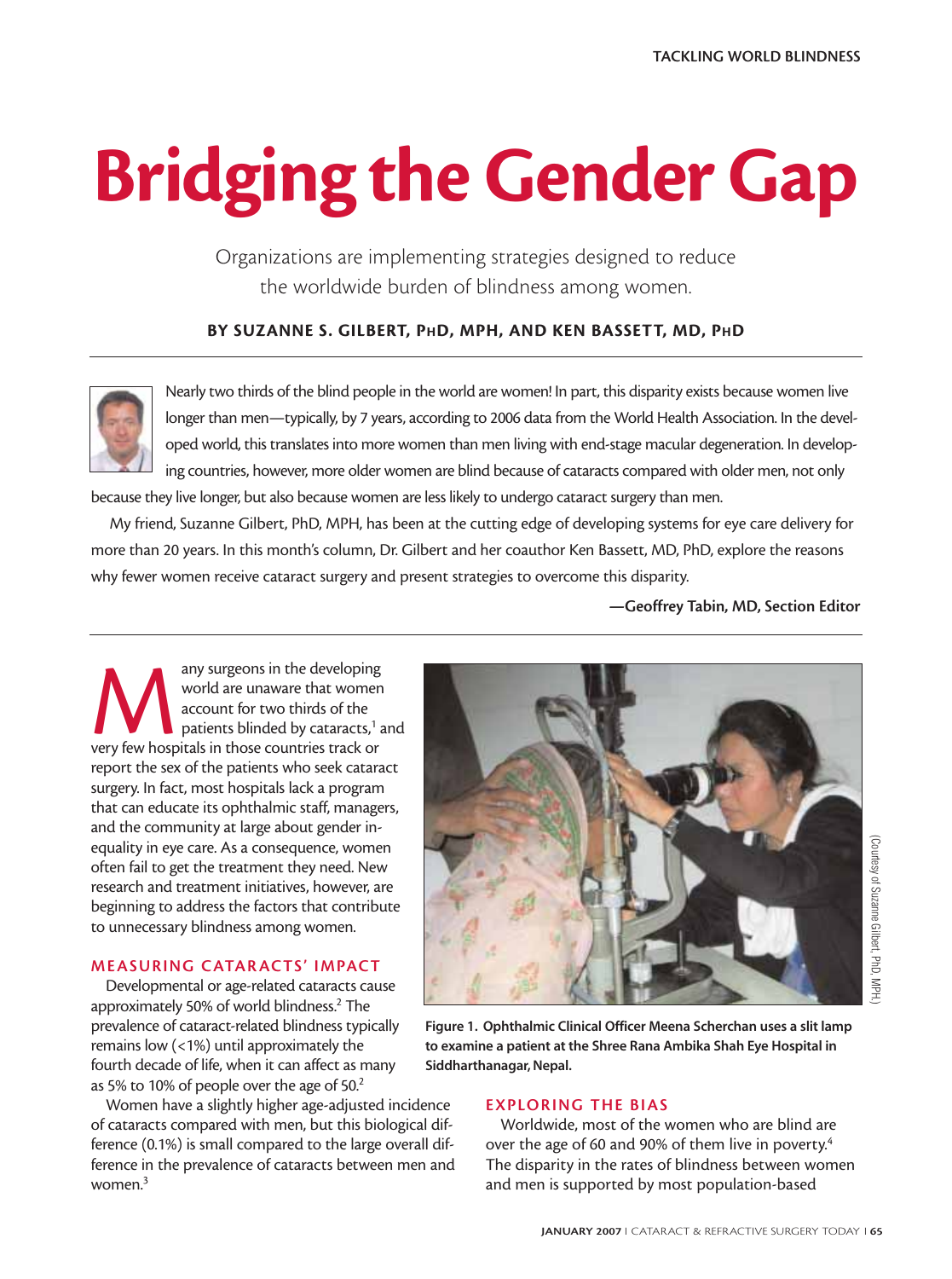

**Figure 2. A patient undergoes a routine ophthalmic examination at the Shree Rana Ambika Shah Eye Hospital. Between 600 and 800 patients are seen each day in the hospital's busy outpatient department.**

surveys from western industrialized and economically poorer countries. The gender difference also holds true, albeit for different reasons, for virtually all of the preventable and treatable conditions that cause blindness, including cataracts,<sup>1</sup> and infectious diseases such as trachoma.5 Only less treatable ophthalmic conditions such as age-related macular degeneration occur at the same age-adjusted rates between women and men.<sup>6-8</sup>

Biological differences do not explain the increased prevalence of blindness among women. Instead, women of all ages are more frequently exposed to factors associated with blindness such as infectious

## **STRATEGIES FOR IMPROVING GENDER EQUALITY IN CATARACT CARE**

- 1. Collect, analyze, and report cataract surgical data by sex. Use the data to track trends and monitor improvement.
- 2. Alert your fellow ophthalmic and managerial staff to the statistic that two-thirds of cataract patients should be women.
- 3. Add counseling services, transportation to the hospital, and other features demonstrated to motivate more women to seek cataract surgery.
- 4. Involve community-based women's groups to diagnose cataract early and encourage care.



**Figure 3. A Masai woman covers her eye during an examination at the Kilimanjaro Centre for Community Ophthalmology near Moshi,Tanzania.The program's Direct Referral Site screenings break through the barriers that block women's access to eye care by examining patients close to their homes.**

(Courtesy of Deborah Moses.)

Courtesy of Deborah Moses

diseases and malnutrition, and they utilize eye care services less frequently than men.

Social differences primarily determine the increased prevalence of blindness among women. For example, women are less likely to seek cataract surgery because

• their personal and work-related needs are undervalued; therefore, their visual needs are considered less important than those of men;

• women have less access to familial resources and less control over economic decision making. In poorer families, money is not made available to women for surgery; and

• women who do have surgery are more likely to undergo outdated or less effective procedures compared with men.

# **ADVOCACY AND IMPACT**

In 2002, the Gender and Blindness Network was established to highlight the greater prevalence of blindness among women, coordinate research into women's utilization of cataract surgery, and initiate interventional programs. Participating organizations include the British Columbia Center for Epidemiologic and International Ophthalmology in Vancouver, British Columbia; Seva Foundation and its Center for Innovation in Eye Care; Seva Canada; Kilimanjaro Centre for Community Ophthalmology in Tanzania; Aravind Eye Care System in India; and the Lumbini Eye Institute in Nepal.9 Most recently, the network has expanded to include sites in Uganda and Egypt, primarily through direct-contact network part